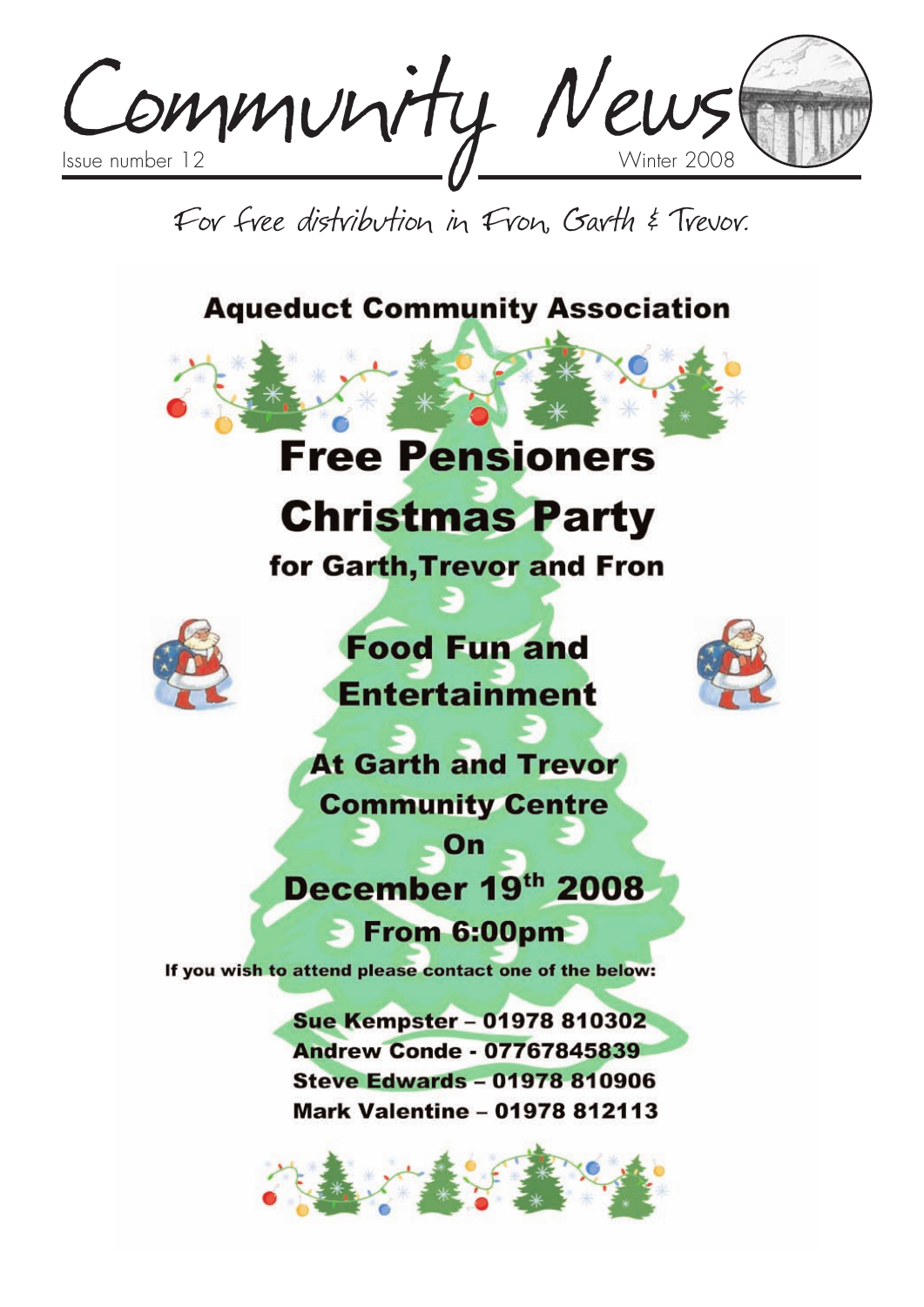## **Pontcysyllte Bridge**

By Emrys Roberts

The area in the vicinity of this bridge has provided a crossing point on the River Dee since times immemorial. Originally the method of crossing the river would have been by means of a ford. Such an arrangement at this point on the river would have been practical during times when the water was shallow. However, during times when the river became a raging torrent it would have been impossible to cross by means of a ford.

Certainly by 1393 an improved method of crossing had been established for it is recorded that the tenants of Trefor Isa Township were, for a payment of two shillings per annum, granted the privilege of maintaining a ferry boat *'upon the waters of the Dee for the convenience of themselves and others operating at Kissille, between Trefor and Kissille (Cysyllte)'*. Where was this ferry sited? It is doubtful that it was at the location of the present bridge for the rocky bed of the river and the fast flowing water would have been unsuitable for such an arrangement. The more tranquil and deeper parts of the river which would have been suitable for a ferry crossing are the large pool slightly upstream of the bridge and the one downstream and immediately below the Aqueduct.

The year 1629 is important in that it is considered to be the date of the erection of the first bridge at Pontcysyllte capable of providing for wheeled vehicles. It was commissioned by Richard Myddleton of Chirk Castle and built by William Minshull, a stonemason from Hawarden. This bridge survived for nearly fifty years but by 1676 it was reported to be *'in great decay'*. A major repair to the structure was carried out and from the detailed account of the repair works we may safely assume that the bridge of that time comprised of a timber paved wooden structure laid upon stone piers.

This repaired structure also succumbed to the turbulent Dee, for in 1730 a major reconstruction of the bridge took place. On this occasion two-thirds of the bridge had collapsed leaving only that part on the South (Fron) side standing. The rebuilding work was carried out by Thomas Price and Edward Ledsham, two stonemasons from the Ruthin area.

Thomas Telford, himself a former highly skilled stonemason in his early life, would be proud to know that his acclaimed masterpiece slightly downstream continues to attract even to this day such praiseworthy attention. As we cross the original Pontcysyllte let us not forget stonemasons Price and Ledsham who have provided for us in the community a lovely old stone bridge to add to the beauty of this delightful part of the Dee Valley.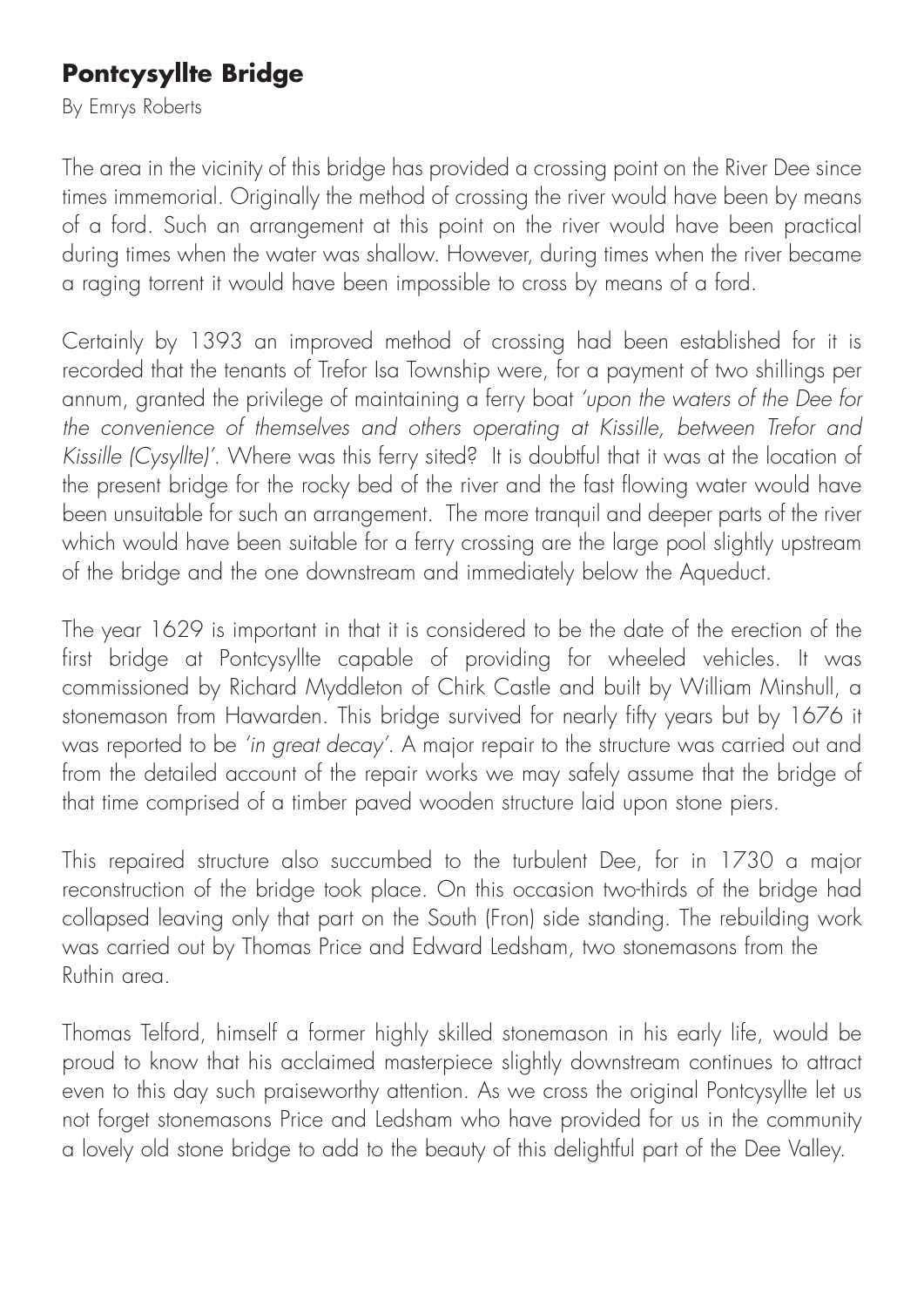## **Chairman's Report**

It's that festive time of year again and it doesn't seem like yesterday that the family were taking down and storing away the Christmas decorations from the festivities. It's a time of the year when we all take stock of the past year, celebrating the successes and reflecting on what still has to be done.

I think the main success for our community this year has been the way in which it has continued to lay down the solid foundations for the future, through partnership working with a growing network of organisations that will be able to help make things happen.This work is being done through a strong and very committed group of volunteers, from all across our community. Their work often goes unrecognised and with out them, our villages would not be as enriched as they are. So thank you one and all for all the effort you put into making a difference.

I like to take this opportunity to wish you all a peaceful, fun filled Christmas and a happy, full filled New Year.

James Davies

### **COMPETITION TIME.**

Identify the following English towns from the clues provided, eg: That's a high place for witches to meet - Coventry

- 1. Is this a special entrance for mum? -
- 2. A car especially adapted for bactrians -
- 3. He married Wallis-Simpson -
- 4. A recently constructed shelter -
- 5. Earwig, ladybird, woodlouse, beetle, etc. -
- 6. Does it need a Dutch lad with a special finger? -
- 7. "Come on now, calm down you lot" -
- 8. Columbus and Eric the Red both needed good ones -
- 9. "Strewth cobber! I ain't feelin' so good today" -
- 10. Stroll slowly along -
- 11. The parliamentary "Beast of ................" -
- 12. Market or Husband's –

Answers on page 14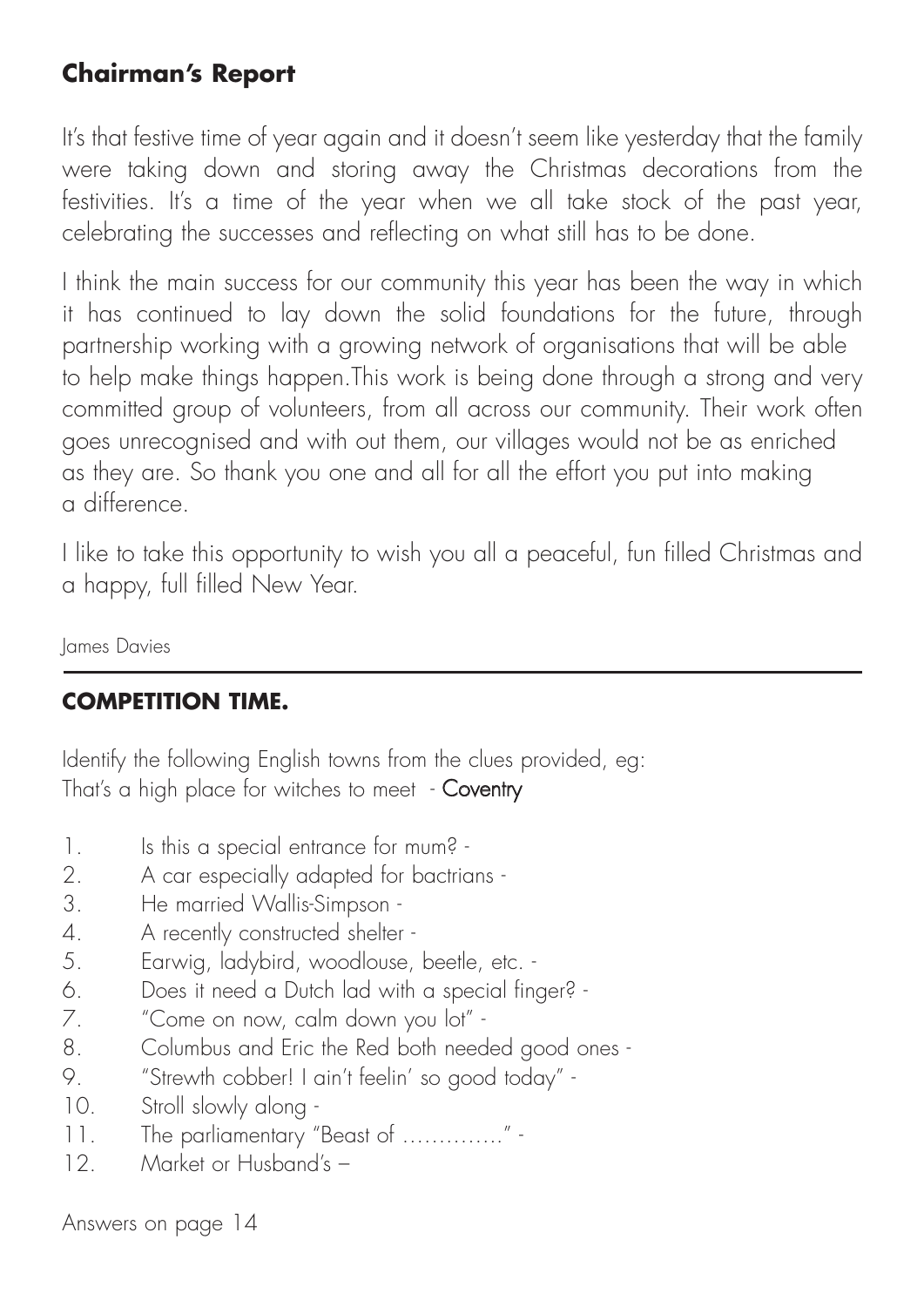## **Garth School**

Apologies to those of you who like to read about our school, unfortunately I was unable to find the time to write in the last edition. To say that we have been busy would be an understatement.

The School Council has shared its good practice with other schools, and the pupils won the Wrexham Road Safety Excellence Shield in July. We are very proud that we have received the Bronze and Silver



Eco-School Awards this year, and our fifth Healthy Schools Award.

Our School Councils vision for the Dream Den Shelter and Classroom have been realised, it is now standing proud, awaiting a coat of paint and furnishing. The pupils have wisely chosen to wait for the January Sales before purchasing them.

Our Eco Day was a complete success, and now we look forward to our Healthy Eating Event at Christmas.

I also wish all of the community a Happy Christmas and Successful New Year.

S.Clough Head teacher

## **Bird List - Fron**

By Julie Williams

After a relatively quiet summer the Robin brought it's young for feeding. Hope it will eat out of my hand again this winter.

Early November brought the welcome return of the Treecreeper and Goldcrests which we haven't seen for a long time.

Other birds seen: Herons flying over the river valley.

Tawny owls – screeching in the early morning – hooting at night.

Blue tit, Blackbird, Buzzard, Chaffinch, Crow, Collared dove, Coal tit, Goldcrests, Greenfinch, Great tit, Hedge Sparrow, Jackdaw, Long tailed tit, Magpie, Nuthatch, Pheasants, Robin, Sparrow Hawk, Tawny Owl, Treecreeper, Wren.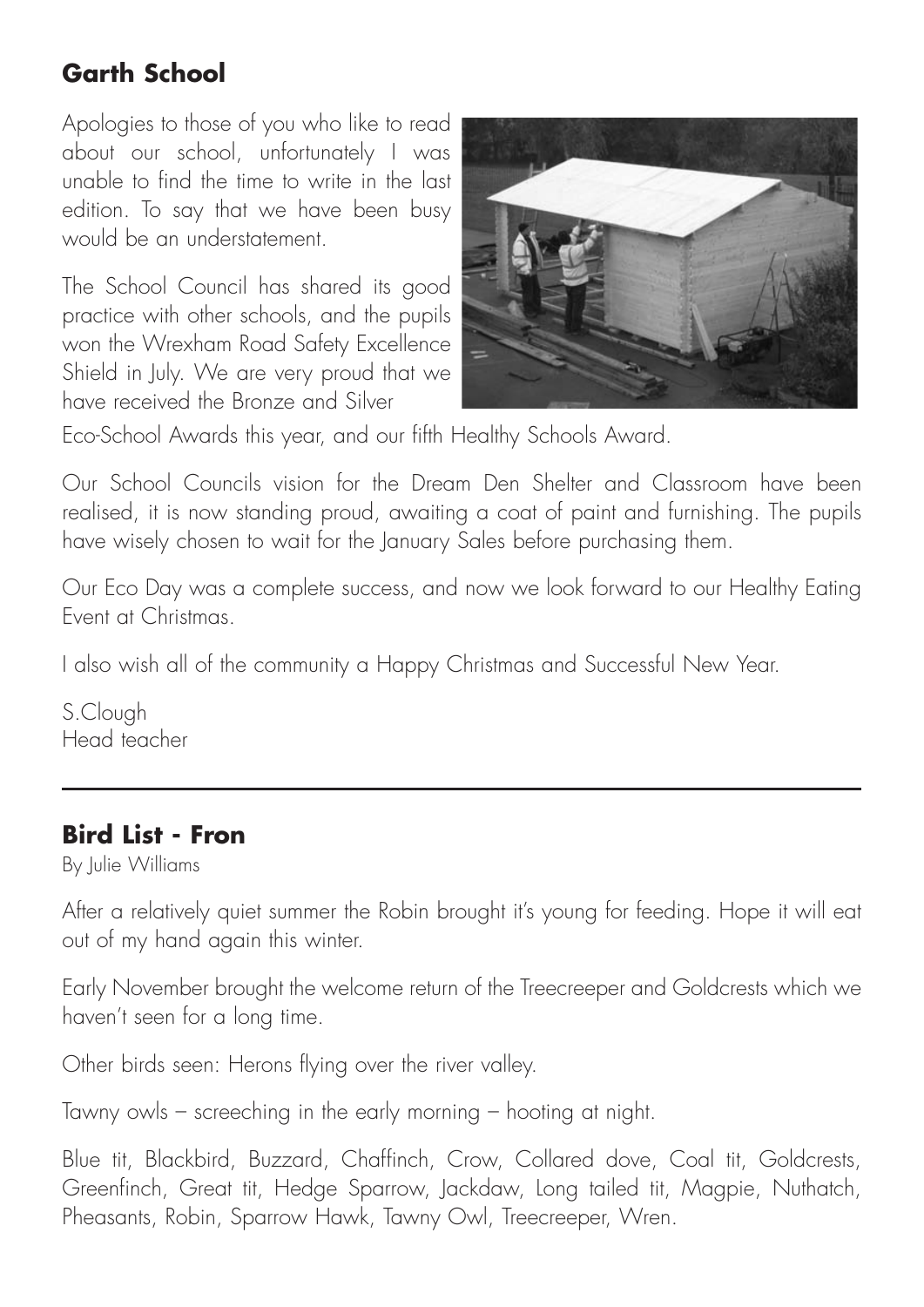### **Message from the Vicar of Llangollen**

Rev. Andrew Sully

Suddenly the current financial crisis has thrown strange terminology from the business section of our newspapers onto the front page, with jargon now abounding everywhere: from sub-prime mortgages and negative equity, to short-selling, hedge funds and commodities. And that was before the arrival on the scene of Freddie Mac and Fannie May, Merrill Lynch and the Lehman Brothers. As the US sitcom 'Soap' used to say: 'Confused? You soon will be!'

And yet the old adage holds true: that when America sneezes, the rest of the world catches a cold. This was true in the Depression of the 1930s and it remains true today.

For good or ill, globalisation is a fact of life. We have to live with the uncomfortable reality of world trade changes which can deeply affect us and over which we are largely powerless. From the collapse of Northern Rock to XL airlines, these are unsteadying times, to say the least. I was fortunate in flying to Greece this summer with XL before they bit the dust; others have not been so lucky.

Worries about not having enough money, of either going into debt or not being able to pay off our debts; of losing our pension or even house can make us anxious and depressed.

Can faith help in such a situation? Obviously I think so, although I can't help thinking about Alf Garnett walking past the church hoarding declaring how 'Jesus saves' and his biting wit in response: 'Not on my pension he couldn't!'

Jesus understood his role as being one of liberation to those totally weighed down by debt, poverty, slavery and oppression. It mattered to him that the buying and selling of money in the temple precincts was obscuring people from seeing the true role of religion – that of releasing people from needless guilt and shame and receiving from God assurance of debts forgiven and sins released. Even his death was understood in terms of God buying back fallen humanity by the payment of Jesus' own life – redemption.

Above all, Jesus taught us to see right relationships with one another – with our neighbours, friends and even our enemies – as holding the key to appreciating the truly important things in life and these lessons are ones that we really can hold on to during these times of financial instability.

From Llangollen Rural Community Council: A special thank you to our advertisers for supporting us during the year. Your contributions make a big difference, as they offset most of the costs of producing the Community Newsletter. We also take this opportunity to thank all who have sent in articles and news, and our readers for their positive comments. We wish you all a very merry Christmas and a happy and healthy New Year.

#### **Breaking News**

As we were just going to press the news that Froncysyllte has won the North Wales regional title in the 2008 Calor Village of the Year competition has just been announced. Congratulations to all and we will have all the news and photos in our Spring Newsletter. Well done!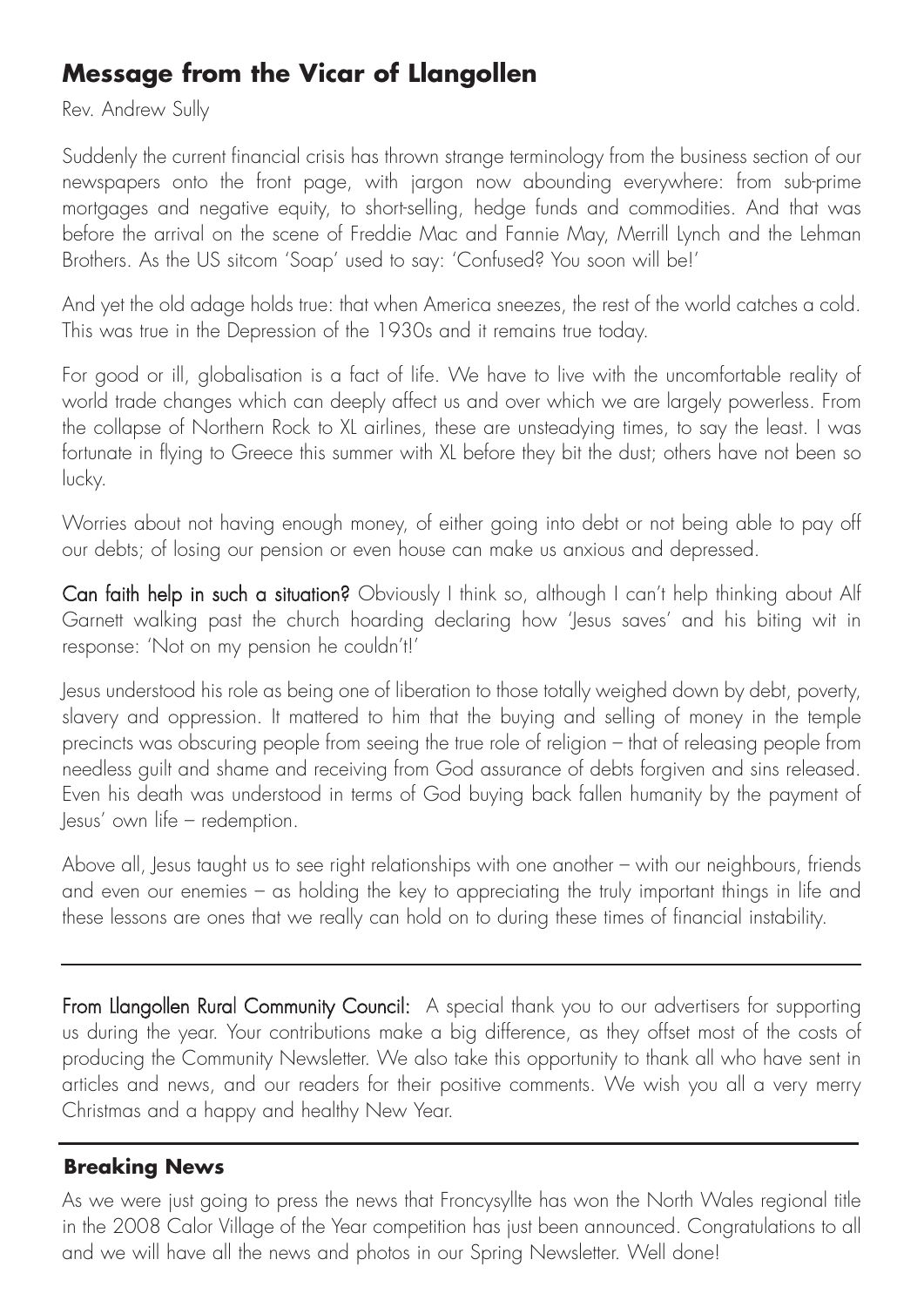## **News from Froncysyllt**

#### Forthcoming events

Saturday 13th December Switching on of Christmas tree lights and Christmas Fayre at Fron Community Centre. Friday 19th December 9.30am - Fron School Nativity in St Davids Church Fron - all welcome.

Daffodil planting: On Saturday and Sunday 1stand 2nd November daffodils were planted outside the Community Centre in memory of loved ones.Names have been entered in a book of remembrance at Cakes and Company.Diane Cooper worked extremely hard planting the bulbs and we are grateful to her and her assistants for their support.

Autumn Fayre: On Saturday 8th November a Fayre was held in Fron Community Centre for Seion Chapel. There were many stalls including craft, cakes and tombola. We wish to thank everyone for their support and generosity. £650 was raised for the chapel.

Remembrance Day: A service of Remembrance was held in St David's Church and afterwards at the Cenotaph in Fron. The service was conducted by the Rev. Tegid Jones and was well attended.

Cakes & Company: Eleven year old Sian Cooper has painted a picture of Fron Community Centre and presented it to Pat Wilson of Cakes and Company Community Cafe to hang in the community café.





Left: In this picture are Mrs Pat Wilson, Sian Cooper and Mrs Janet Norman. Right: Pictured are the Home Education School children, who meet in Fron Community Centre planting bulbsaround the bird table that they built.

Fron residents send their best wishes for Christmas and the New Year to all in Garth and Trevor.

# **Homelink Library Service**

If you are disabled or have difficulty getting to your local library a Homelink library service is provided by Wrexham County. This offers a home visit every four weeks and provides access to the whole range of library and reference services, including books, Audios, CDs and DVDs.

For further details contact Maifun Rogers at Wrexham library,

by telephone on 01978 292090 or E mail Maifun.Rogers@wrexham.gov.uk

The dates of visits to your area for the next three months are as follows:

Monday 5th January

Thursday 29th January

Thursday 26th February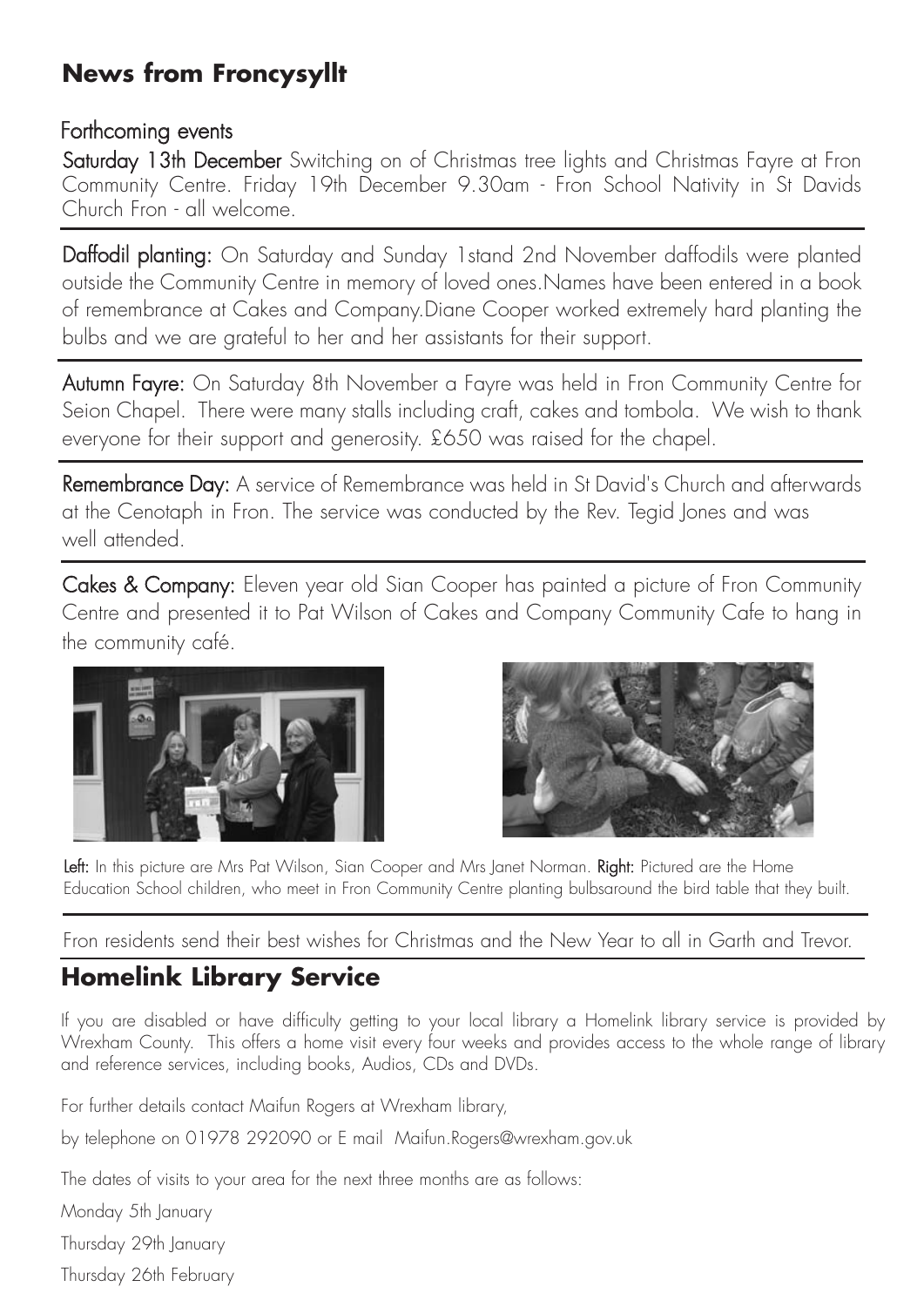#### **Gwyn Davies Ltd Master Butchers – Where Quality Counts.** *Muster Butthers Where yul*

At Gwyn Davies Ltd. We provide a first class professional service. We cater for every occasion from BBQs to formal dining.

Tel: 01978 860075 19 Castle Street, Llangollen. LL20 8NY products or services unless indicated.

> **ADVERTISING** CLIFF'S CHIPPY 1 **1 80.0000 110.0000 110.0000 110.0000 110.000 Gwyn Davies Ltd** Holyhead Road, Froncysyllte

rvow aoing.<br>Sandwiches, tea, coffee, cakes, **COMMUNITY NEWS** jacket potatoes and traditional fish & chips  $\overline{\phantom{a}}$   $\overline{\phantom{a}}$ GOODS DIY HOUSEHOLD **19 Small seating area now available** Now doing: Sandwiches, tea, coffee, cakes,

Telephone orders welcome PET PARTY AND PROPERTY

A.N.RICHARDS THE GARAGE. FRONCYSYLLTE, LLANGOLLEN LL20 7RA

> Tel: 01691 777835 Fax: 01691 774201

 $M.O.T S$ **REPAIRS** SERVICING To all makes and models



Will be under new management as of the 16th particles in the 16th particles in the 16th particles in the 16th particles in the 16th particles in the 16th particles in the 16th particles in the 16th particles in the 16th pa TRINITY HALL throughout the day when the day is a contract of WREXHAM LL14 3SF<br>Tel: (01978) 821786 www.borderbedroomsandbeds.co.uk Email: sales@borderbedroomsandbeds.co.uk PHARMACY GARDENING

Open 7 days a week 8 till late.

Tel. Enquiries: 01978 810466  $M \cdot 7.872$  is a substitution of a set of a set of a set of a set of a set of a set of a set of a set of a set of a set of a set of a set of a set of a set of a set of a set of a set of a set of a set of a set of a set of WITH HUNDREDS OF PRODUCT AT OUR EXPERIMENT AT OUR **DROP IN TO SEE HOW AND STATES OF SALES AND STATES OF SALES AND STATES OF SALES AND STATES OF SALES AND STATES** 1 Business Card - **£10.00 EXTEND** 

products or services unless indicated.

Tel: 01978 845 858

WODILE, UT YO 1742

**Luverne** 

or via e-mail to: clerk@llangollen-ruralcc.org



#### **SM Davies J.M. Davies**

S.M.D Decorating For all your interior/exterior Painting, Decorating and Tiling<br>Free prompt estimates somates. So you can join us for breakfast and the broad and a season for broad and season of the broad and season of the broad and season of the broad and season in the broad and season in the broad and season in the broad or dinner.

Sinius from un oor uu or via e-mail to: clerk@llangollen-ruralcc.org  $N_{\text{c}}$ . Morry Chris **Winter issue deadline for adverts or articles**



DROP IN TO SEE HOW DAVID OR JANINE CAN HELP YOU DAVID OR JANINE CAN HELP YOU DAVID OR JANINE CAN HELP YOU DAVID DB<sub>a</sub>

The Oaklands **Bed and Breakfast** 

Open 7 days a week 8 till late.

En-suite Rooms with T.V. 5 mins to Llangollen 5 mins walk to the famous Thomas Telford Aqueduct

C<sub>D</sub>  $uvu\alpha$  cake  $\sqrt{u}$ Tel: 01978 820152

Email:oaklandsti<br>Elengellen Pood, Trever Lianguien Road, Trevor,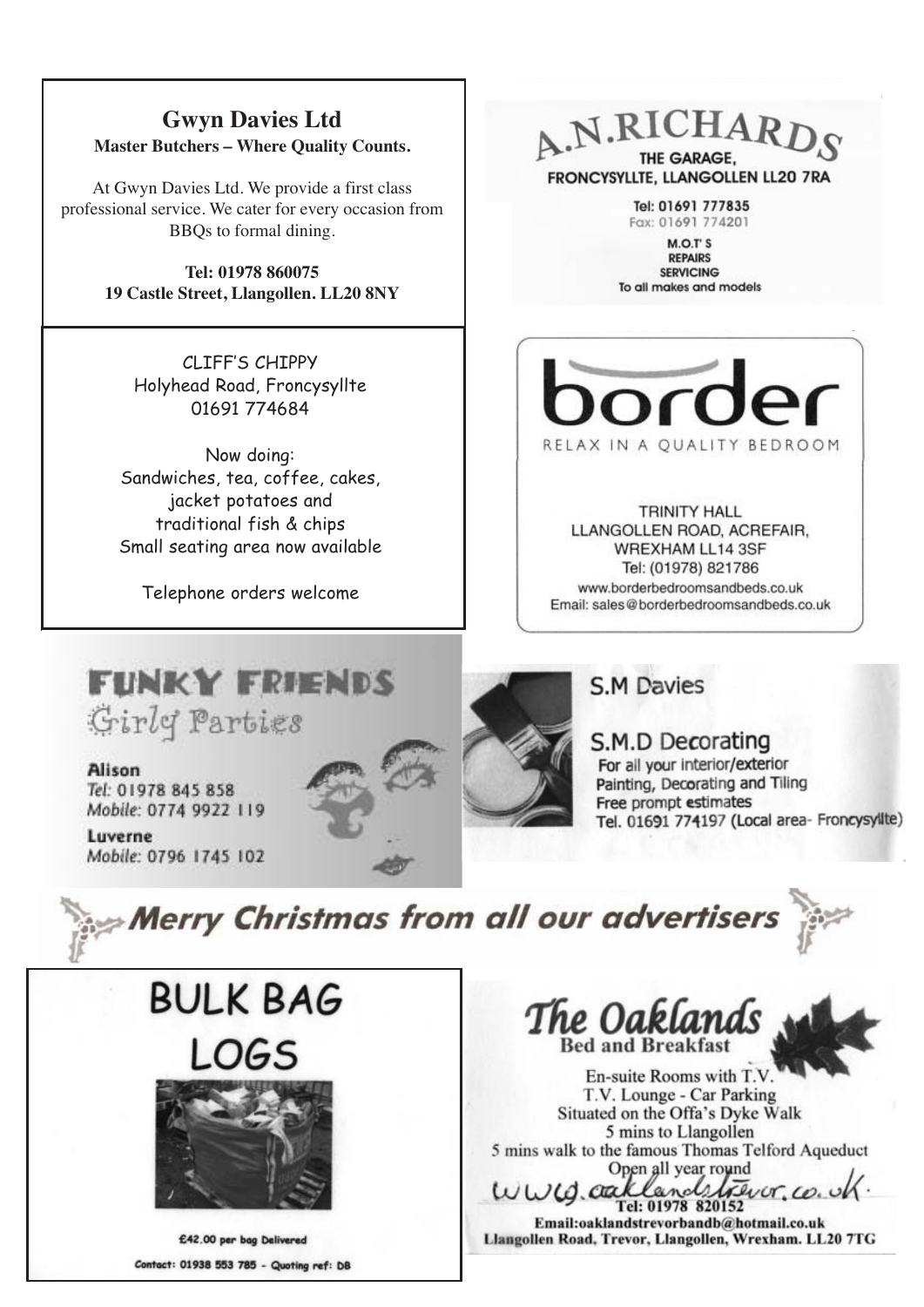# E. WYLES & SON

(Proprietors: J. M. & R. J. Wyles)

#### **FUNERAL DIRECTORS**

Telephone: (01691) 773468/778623 **Greenfield House** Froncysvllte Llangollen Denbighshire **LL207SW** 



### **Landscapes & Construction**

● **Conservatories** ● **Garden Wall** ● **Paving Patios** ● **Decking** ● **Fencing** ● **All Building Work**

#### Tel: **01978 810125** Mobile: **07776 183297**

106 Cae Gwilynlane, Cefn Mawr, Wrexham LL14 3PD



#### **CHRIS'S MOTORS**

- Servicing
- Repairs
- Tuning
- $MOT's$
- Bodywork

**24 Hour Recovery** 

Telephone: 01978 824448 / 861261 Aqueduct Garage, Llangollen Road, Trevor, Wrexham



**Construction and Renovation Extensions-Walls-Electrical Work Plumbing-Plastering-Building Work Replacement Doors Windows-Conservatories** 

> Office 01691 777410 Mobile 07792 829110



For the care of your animals Monday 9 - 11am 4.00 - 6.30pm Tuesday 9 - 11am 5.30 - 8.00pm Wednesday 9 - 11am 4.00 - 6.30pm Thursday 9 - 11am 4.00 - 6.30pm  $Fridav = 9 - 11$ am  $4.00 - 6.30$ pm Saturday 9 - 12.00pm Emergencies only Sunday Emergencies only

**Daleside Veterinary Group Elmwood, Pandy Industrial Estate,** Pandy, Wrexham LL11 2UA Tel: (01978) 311881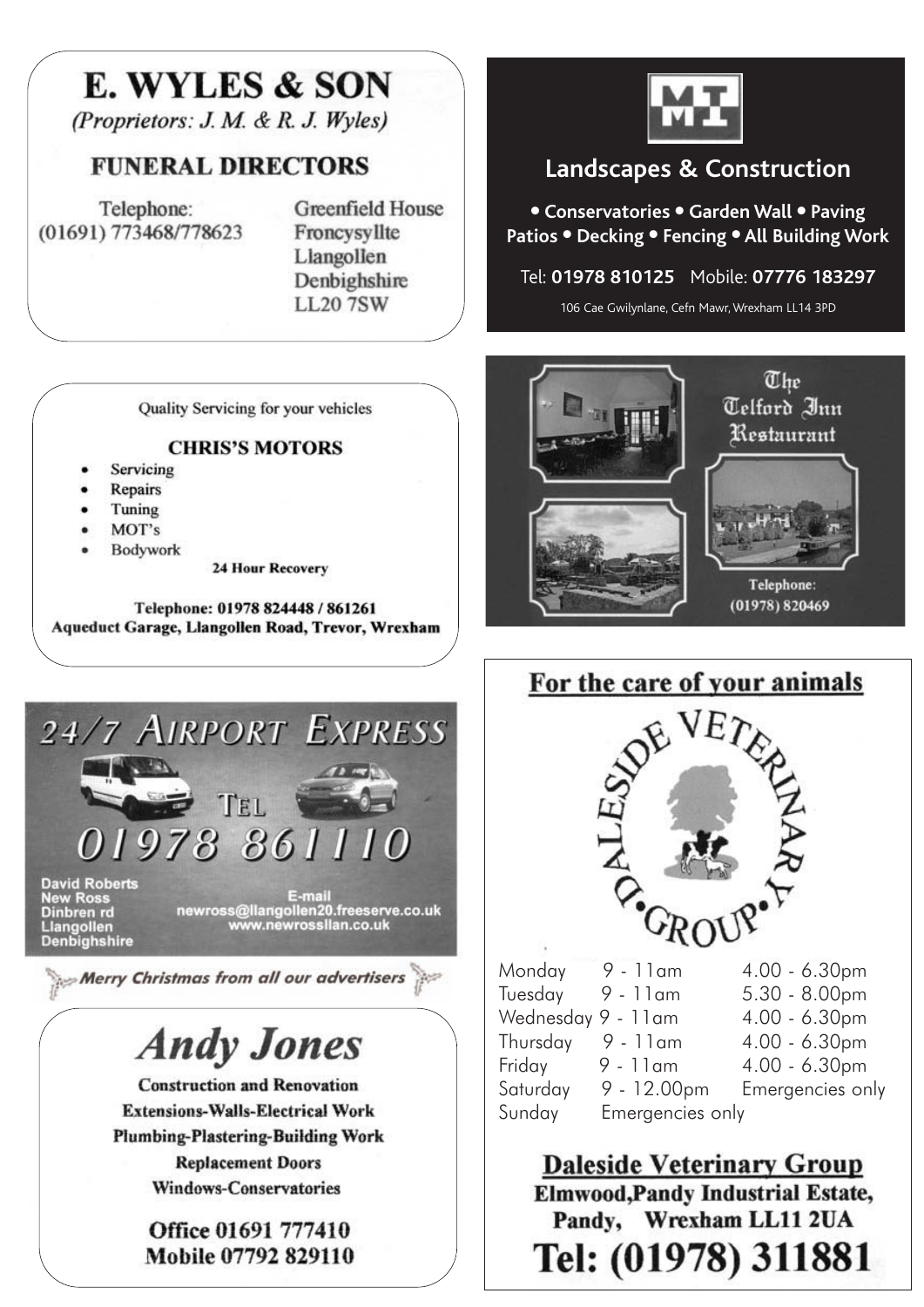

· For all your printing needs · Friendly, helpful service

# W. T. Evans Printers Ltd

**Margaret's Crane Street, Cefn Mawr Total Beauty and Leader Salon 822355 821791**

Call in to your local professionals for all your Beauty & Hair needs. Years of experience in the industry, to provide you with the perfect experience.

> Call to book on the above. Consultations free of charge

# **CLIFF'S CHIPPY Sandra's Hair Studio**

Tuesday Closed all day Tel: 01978 821271 34 Well Street, Cefn Mawr,  $\mathcal{F}_1$ .  $\mathcal{F}_2$  is the street, comparison, Wrexham LL14 3AE

 $\overline{\phantom{0}}$ **Family Butcher Crane Street, Cefn Mawr, Wrexham MEL ROBERTS & SON**

Merry Christmas from all our advertisers

**Trevor Wines & Provisions** Heol Penderyst, Trevor Open 6.00am – 7pm Monday to Saturday 8am – 7pm Sunday 7am – 7pm Sunday Trevor Wines & Provisions

Newspapers, magazines, Newspapers, magazines, fresh vegetables, wines, beer fresh vegetables, wines, beers and a good selection of bedding plants. and a good selection of bedding plants.<br>———————————————————— Pay Point facility available Pay Point facility available Tel: 07722545074 Tel: 07722545074 Paper orders taken.



### LR MOBILE CAR SERVICING **Proprietor: Les Rowlands**

Oil, Engine, & Full Services with Check List & Service Stamp.

Tel: 0781 2049193

# **JOHN FRANCIS ROBERTS FUNERAL DIRECTOR**



LONG STANDING PRIVATELY OWNED BUSINESS **PROPRIETOR J.A. ROBERTS** 

COMPLETE PERSONAL SERVICE DAY OR NIGHT

# TEL (01978) 810884

10 Crane Street, Cefn Mawr, Near Wrexham,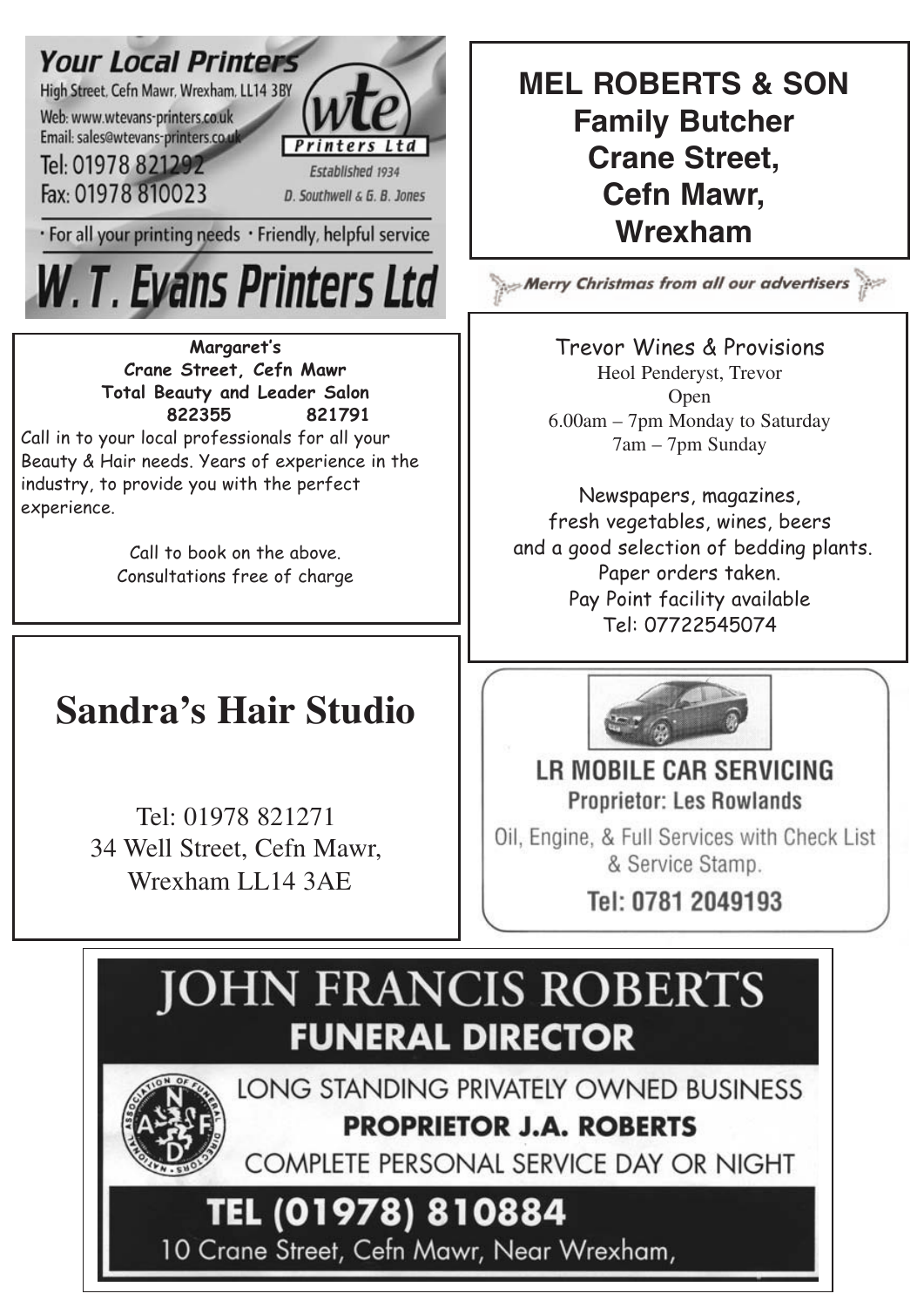# **The Aqueduct Community Association**

We have been really busy since the last newsletter working on several projects within our communities, as with all of these types of projects it seems to take forever to get things done! Even so, we will continue to progress these projects as quickly and efficiently as possible. One project that is moving on is a proposed woodlands walk from the canal side at Trevor through the woods up to Trevor and Garth Community centre and onto the disused railway line. Lots of ideas have come forward and we are currently looking into several proposals. Does anybody know anything about the "clinker" (if you grew up locally you will know what this is) we are keen to try and discover why it was put there and how did it get there, in fact we are keen to find out anything at all, please contact an Association member if you have any details.

# **Christmas 2008**

Last year saw Santa coming around our three villages bringing some Christmas community cheer and what a great success it turned out to be, how could we not do it again this year!! It was worth bringing Santa around just to see the children's smiling faces.

# Dates are: - December 10th Trevor,11th Garth and 12th Fron.

Saturday 13th December will be the evening to see our community Christmas tree lights being switched on at Trevor Basin and Fron Community centre at 4pm, (there may be another tree at Garth but this is to be confirmed).

We are also currently arranging a party for our pensioners and further details are available on the front page of this newsletter.

We would like to take this opportunity to wish everybody from our three villages a "Very Merry Christmas and a Happy New year"

Steve Edwards aca.treasurer@googlemail.com

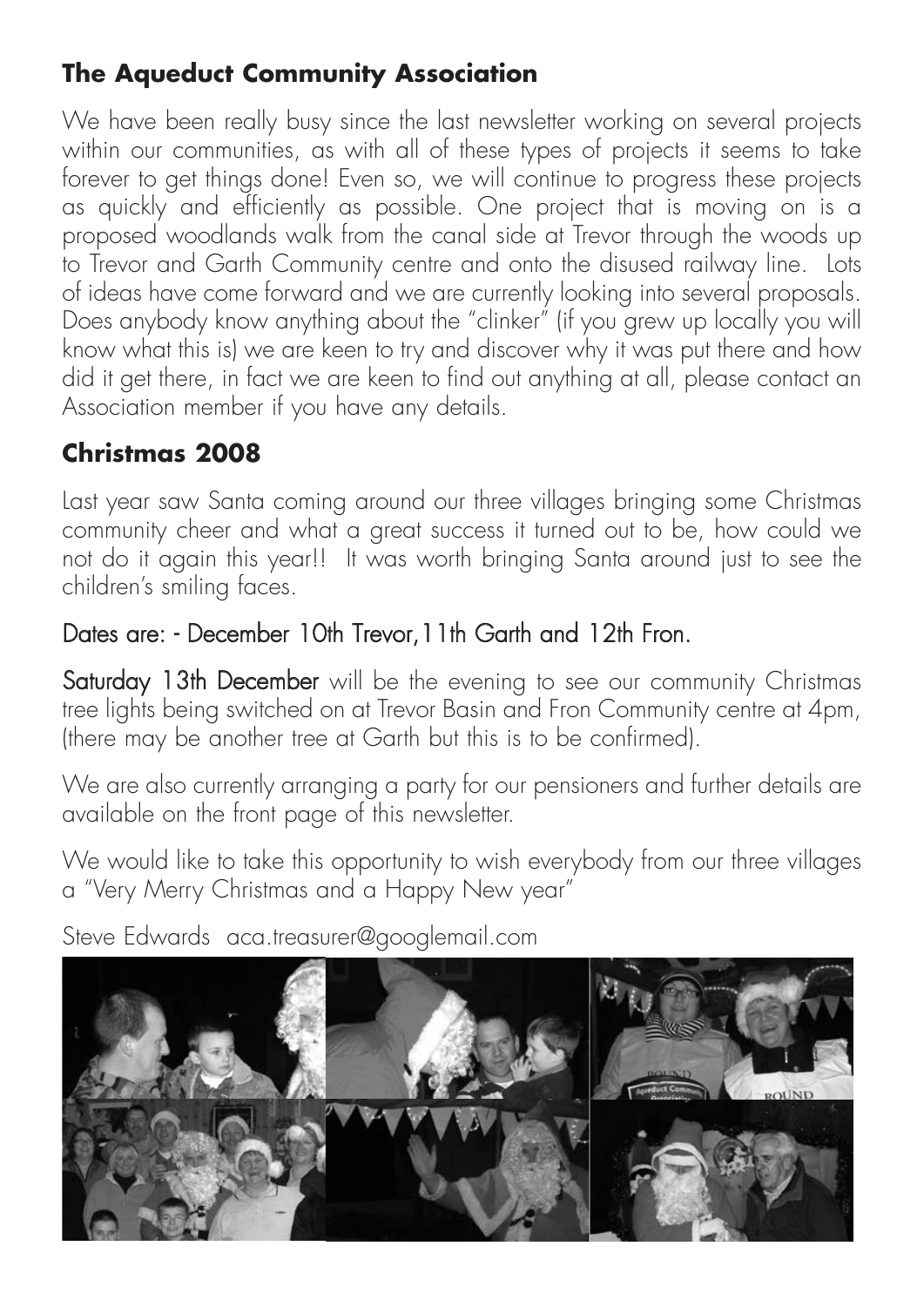## **Fron Youth Club News**

By Helen Jones

Just a few photos of activities from Fron Youth Club over the last few weeks. From an evening on a rope course in Nantyr Outdoor Centre, where unfortunately it rained as soon as we got there and gave no respite. Despite this they still managed to cling onto the ropes and any dampened spirits were soon lifted with mugs of hot chocolate with plenty of toppings!

Other nights have included Lazer Quest, exotic fruit tasting (think we can safely vote that no one enjoyed physalis!), go karting, pizza baking and goulish cakes to sparklers and hotdogs.

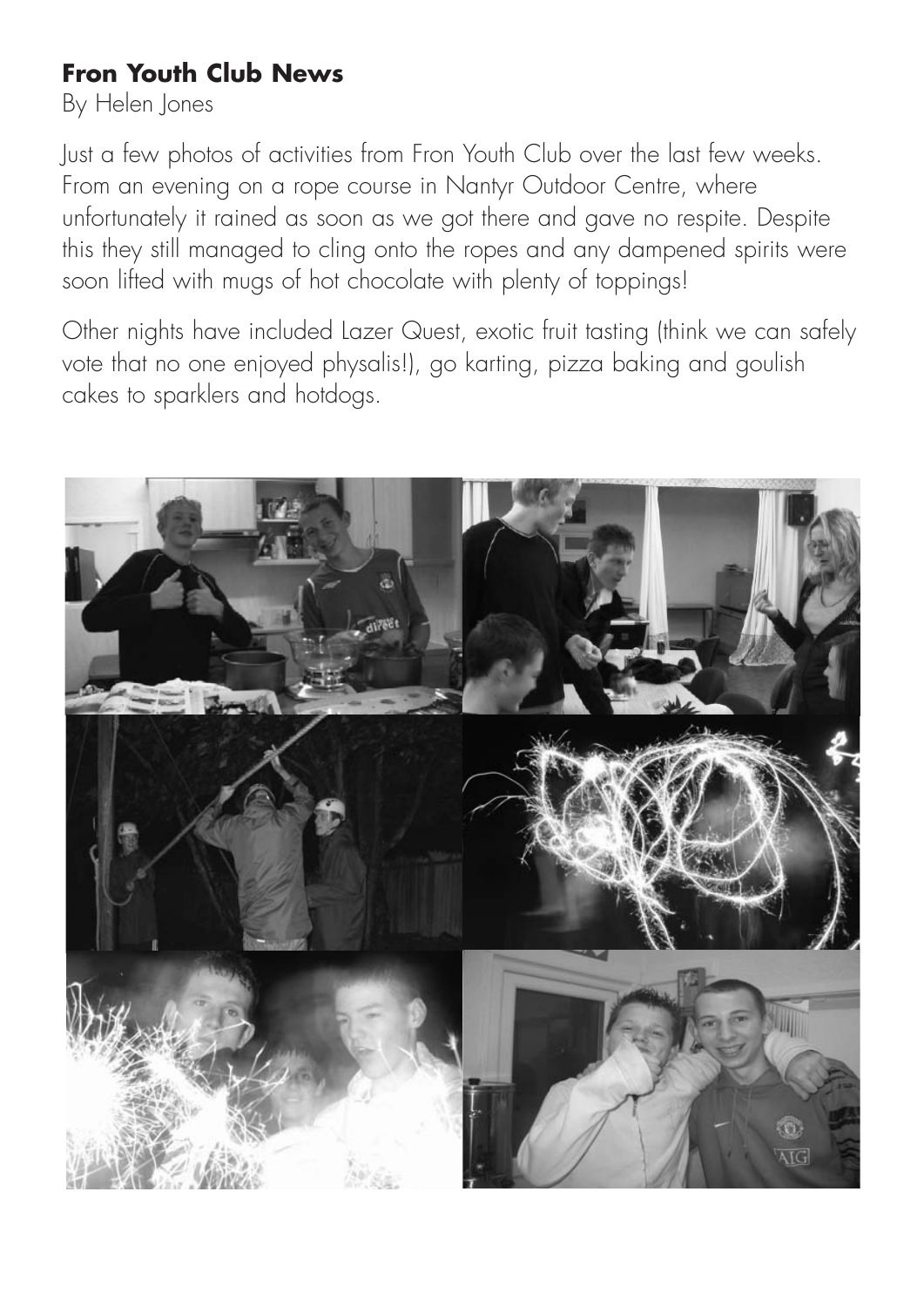## **Festive Sherry Trifle**

#### **FRUIT LAYER**

100 g/3 1/2 oz trifle sponges 150 ml/5 fl oz raspberry jam 250 ml/9 fl oz sherry 150 g/5 1/2 oz frozen raspberries, defrosted 400 g/14 oz canned mixed fruit, drained 1 large banana, sliced

#### CUSTARD LAYER

6 egg yolks 50 g/11/2 oz caster sugar 500 ml/18 fl oz milk 1 tsp vanilla essence

#### **TOPPING**

300 ml/10fl oz double cream 1-2 tbsp caster sugar toasted mixed nuts, chopped to decorate

Spread the trifle sponges with jam, cut them into bite-sized cubes and arrange in the bottom of a large glass serving bowl. Pour over the sherry and leave for 30 minutes.Combine the raspberries, canned fruit and banana and arrange over the sponges. Cover with clingfilm and chill for 30 minutes.

To make the custard, put the egg yolks and sugar into a bowl and whisk together. Pour the milk into a pan and warm gently over a low heat. Remove from the heat and gradually stir into the egg mixture, then return the mixture to the pan and stir constantly over a low heat until thickened. Do not boil. Remove from the heat, pour into a bowl and stir in the vanilla. Cool for 1 hour. Spread the custard over the trifle, cover with clingfilm and chill for 2 hours.

To make the topping, whip the cream in a bowl and stir in sugar to taste. Spread over the trifle, and then scatter over the nuts. Cover with clingfilm and refrigerate for at least 2 hours before serving.

#### **Bird Watch - Trevor**

By Anne Arnold

Robins, Blackbirds, Nuthatch, Hedge Sparrows, House Sparrows, Collared Dove, Wood Pigeon, Thrush, Bats, Green Tit, Coal Tit, Buzzards, Chaffinch, Bullfinch, Magpie, Stock Dove, Lesser Spotted Wood Pecker, Seagulls, Great Tit, Ducks, Heron, Great Spotted Woodpecker, Hooded Crow. No sign of Jays since mid September.

#### **Telecottage(Computer access point ) Garth and Trevor Community Centre**

Opening times

| Monday   | 11am-1pm Computer class for beginners         |
|----------|-----------------------------------------------|
|          | 1pm-3pm Computer class for beginners          |
|          | 4pm-6pm Internet access, homework, public use |
| Tuesday  | 4pm-6pm Internet access, homework, public use |
| Thursday | 7pm-9pm Internet public access                |

If you would like to join one of the classes, or want access, at any other time ring Delwyn on 01978 810119.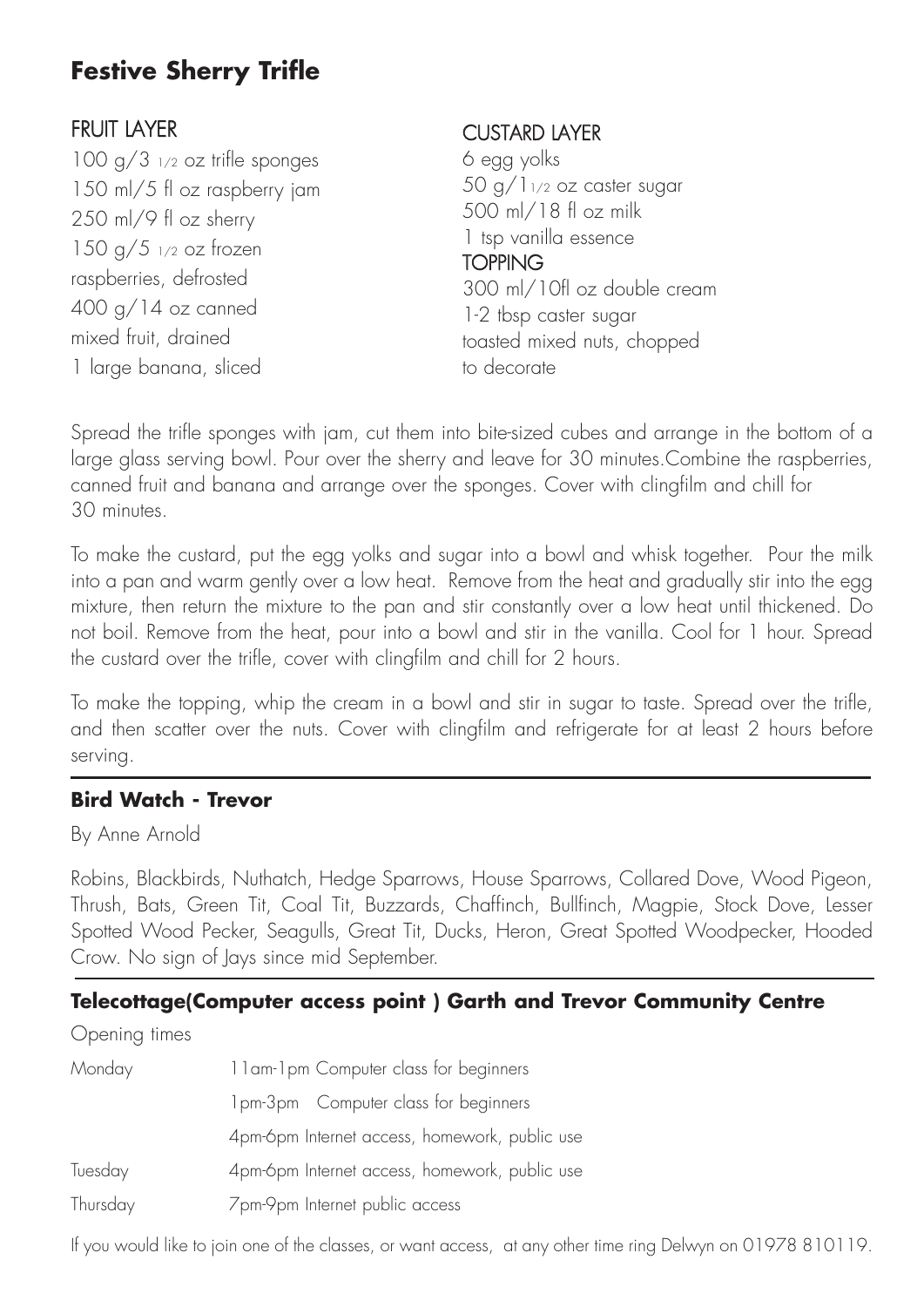### **News from Trevor & Garth**

#### Forthcoming Events:

A Christmas Fayre in aid of Tevor Church will be held in Llangollen Town Hall 6th December at 11am.

#### Congratulations to Mrs Nora Edwards

Mrs Nora Edwards has received a medal and a letter of recognition from Prime Minister Gordon Brown thanking her for all her good work in the Women's Land Army. Nora told us 'she was 18 years of age when she joined the Women's Land Army. I was in for about three years and enjoyed every minute of it. I was out early in the morning on my bike going to different farms. We worked quite often with the Prisoners of War threshing corn, clamping potatoes, picking fruit and even spreading manure'.

New Organ Installed in Trevor Church The organ, which originally came from Soar Chapel, Penycae arrived on Monday 6th October and was played for the first time at Morning Service on 12th October by Mr Bryan Rowlands organist at Trevor Church. On Saturday December 20th at 7.30pm a Dedication Service will take place, in memory of Monica Tomlinson, followed by an Organ Recital 'Music and Mince pies' given by Mr Mervyn Cousins, a fitting tribute to Monica.

Garth & Trevor Community Centre There are still some Friday and Saturdays available for Children's Parties to check availability or book phone J Evans on 01978 823244

Garth & Trevor WI After a short summer break Mrs Berry welcomed the members back. The evening was taken up by discussing the forth coming year's programme.The AGM was held in October all were reelected on block. A jewellery demonstration was the subject for the November meeting.

Remembrance Sunday Although it was wet and windy, the service of Remembrance at the Cenotaph in Garth was very well attended. The service was conducted by Mr Mike Rawlings and the music supplied by Mr Eric Hughes. A special thank you to the David, Claire, Geraint and Morgan Lewis for looking after the Cenotaph throughout the year and keeping it so clean and tidy.

Garth & Trevor residents send their best wishes for Christmas and the New Year to all in Froncysyllte.

### **Trevor Cubs Go Bats**

24th October

Well done to Trevor Cubs for the Sterling job they've done, making Bat boxes with Johnstown Community Wildlife Officer Remani Jones.This was part of the gaining two badges to do with the environment and wildlife. Along with volunteers, Baloo and the boys helped Remani tidy up the area, litter picking around the area in the wood next to the Community Centre at Trevor. The bat boxes have been placed in trees along with a few bird boxes and the cubs will visit later in the year to check on them. This was a much-needed start to improving the area. Their enthusiastic response to the job in hand helped make this an enjoyable time. A big thank you to all the volunteers, Baloo, Remani and the boys for all he hard work they've done.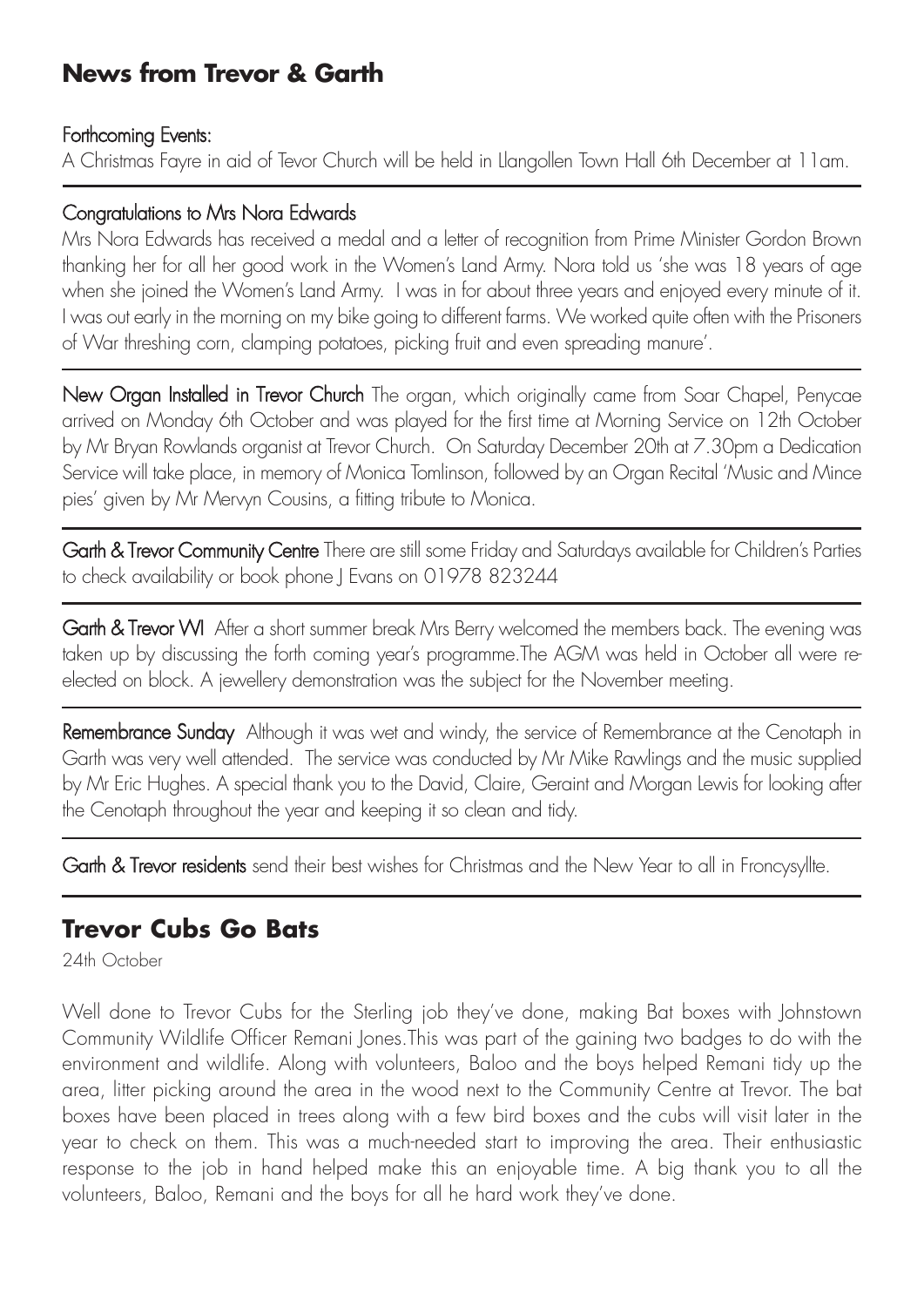### **Fron School News**

Penny Trail Over three hundred pounds was raised on the 'penny trail' at Froncysyllte School. The pennies were laid out on the school yard, making patterns of dragons, flowers and the aqueduct. A big thank you to everyone for their support.





Halloween On Thursday 30th October a Halloween party was held in the Community Centre in Fron from  $4 - 6$ pm. A fancy dress competition was held and prizes given. All the children looked wonderful in their costumes. Activities were arranged and refreshments made. Thank you to Terri Ann Bathers for organising the event, £41.50 was raised for Fron School.

Harvest Service Family and friends joined the children of Fron School at St Davids Church Fron on Friday 17th October for their Harvest Service.

Following this staff accompanied year six pupils to distribute food collected to the senior citizens in the village. This is a very important part in our links with the Community, a day the children really enjoy. On the visit to Beryl and Dilwyn Jones, the year six girls met Mr & Mrs Jones' daughters who were over from Australia and were given pens and flags from Australia.

In the picture Bethan Williams, Eliza Hill and Millie Tawil visiting Beryl and Dilwyn Jones.





In the picture are: the younger generation meeting one of the older residents. Matilda Hayward meeting Mrs Roberts of Heol ar Fryn.

#### **Competition Time Answers.**

- 1. Margate (Kent) 2. Camelford (C'wall) 3. Windsor 4. Newcastle
- 5. Crawley (Hants.&W.Sussex) 6. Dyke (Lincs.) 7. Settle (Yorks.)
- 8. Compass (Somerset) 9. Crook (Durham&Cumb.) 10. Amble (Nth'land)
- 11. Bolsover (Derbys.) 12. Bosworth (Both in Leics.)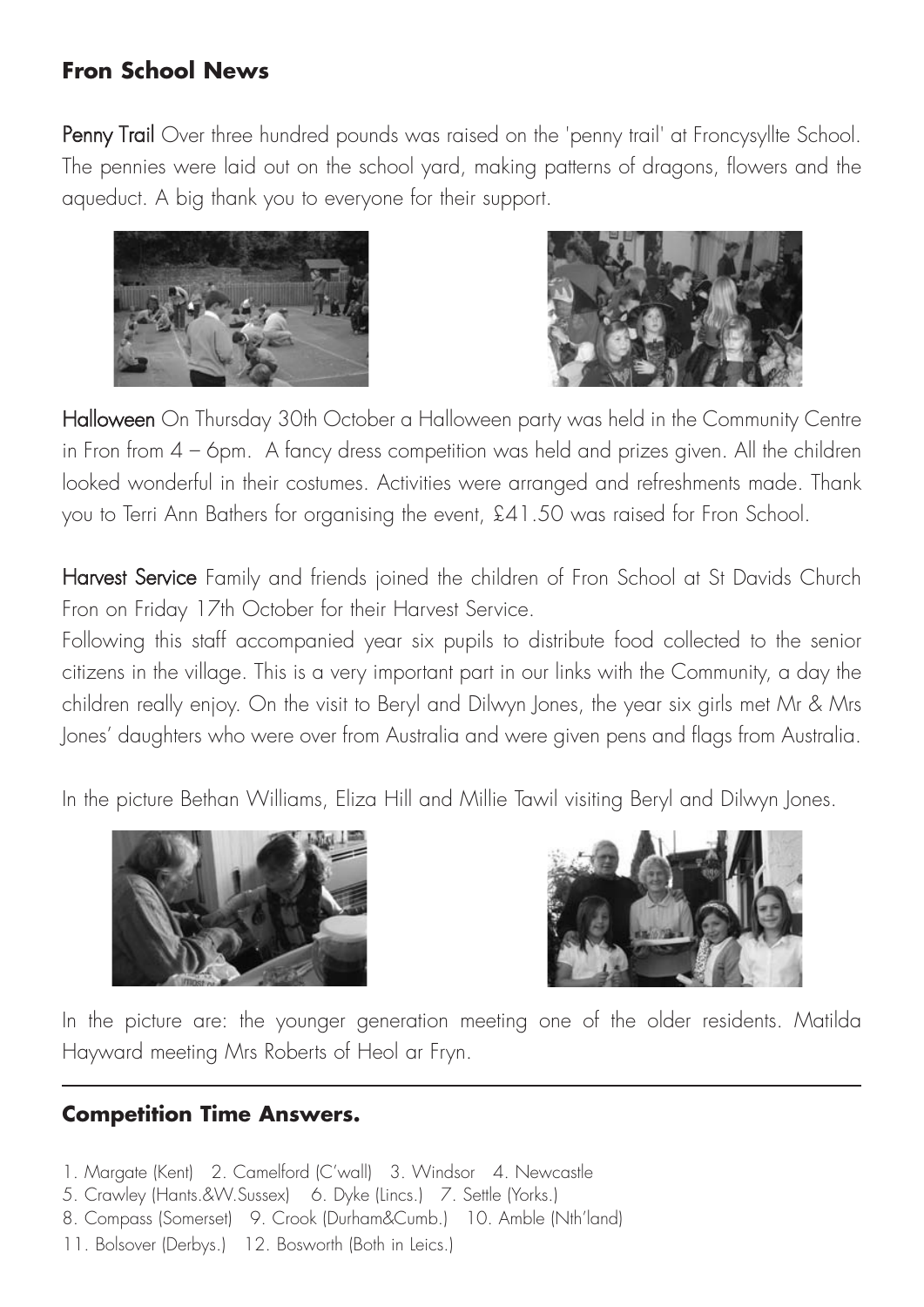### **Community Police**

With winter almost upon us and the dark nights closing in fewer people are venturing out in the evenings, many of those that do brave the elements out of duty to a canine companion, preferring to stay in the comfort of their own home. If you do need to go out in the evening give thought to leaving on a light in the premises and using a timer switch where appropriate and remember to lock doors whether going out or staying home. On a positive note the Halloween and bonfire night period has passed relatively peacefully with hardly a bang to be heard and no irresponsible use of fireworks reported in the ward.

Contact details for myself and your local CBM , PC Gary Robertshaw are being distributed throughout the community or can be found on the North Wales Police web site. Monthly police meetings in the community will be advertised locally and on the web site.

If you do need to report an incident to the police call 0845 607 1002 or 999 in an emergency.

Regards David Jenkins PCSO Llangollen Rural

#### **Christmas Services**

#### St David's Church, Froncysyllte:

Nine Lessons and Carols Friday 19th December, 7.00 pm

Christmas Communion Service Wednesday 24th December 7.00 pm

Family Carol Service Sunday 28th December, 9.30 am.

#### Trevor Church:

'Music and Mince Pies' Organ Recital Saturday 20th December at 7.30pm

Nine Lessons and Carols Sunday 21st December, 9.30am

Holy Communion Christmas Day 9.30am

### **ADVERTISING**

1 Business Card - £10.00 2 Business Cards - £20.00

Please mark all communications COMMUNITY NEWS and include a name and contact number.

or via e-mail to:clerk@llangollen-ruralcc.org Tel. Enquiries: 01978 810466 advertisement does not carry its endorsement Send copy to: Clerk to the Council 1 Ael Y Bryn, Llangollen Road, Trevor, Wrexham LL20 7TF

#### Spring issue deadline for adverts or articles Monday 9th products or services under the services under the service units of the services of the series of the series of the series of the series of the series of the series of the series of the series of the series of the series of

Disclaimer: Llangollen Rural Community Council declares that the publication of any advertisement does not carry its endorsement or sponsorship for the advertiser or their products or services unless indicated.